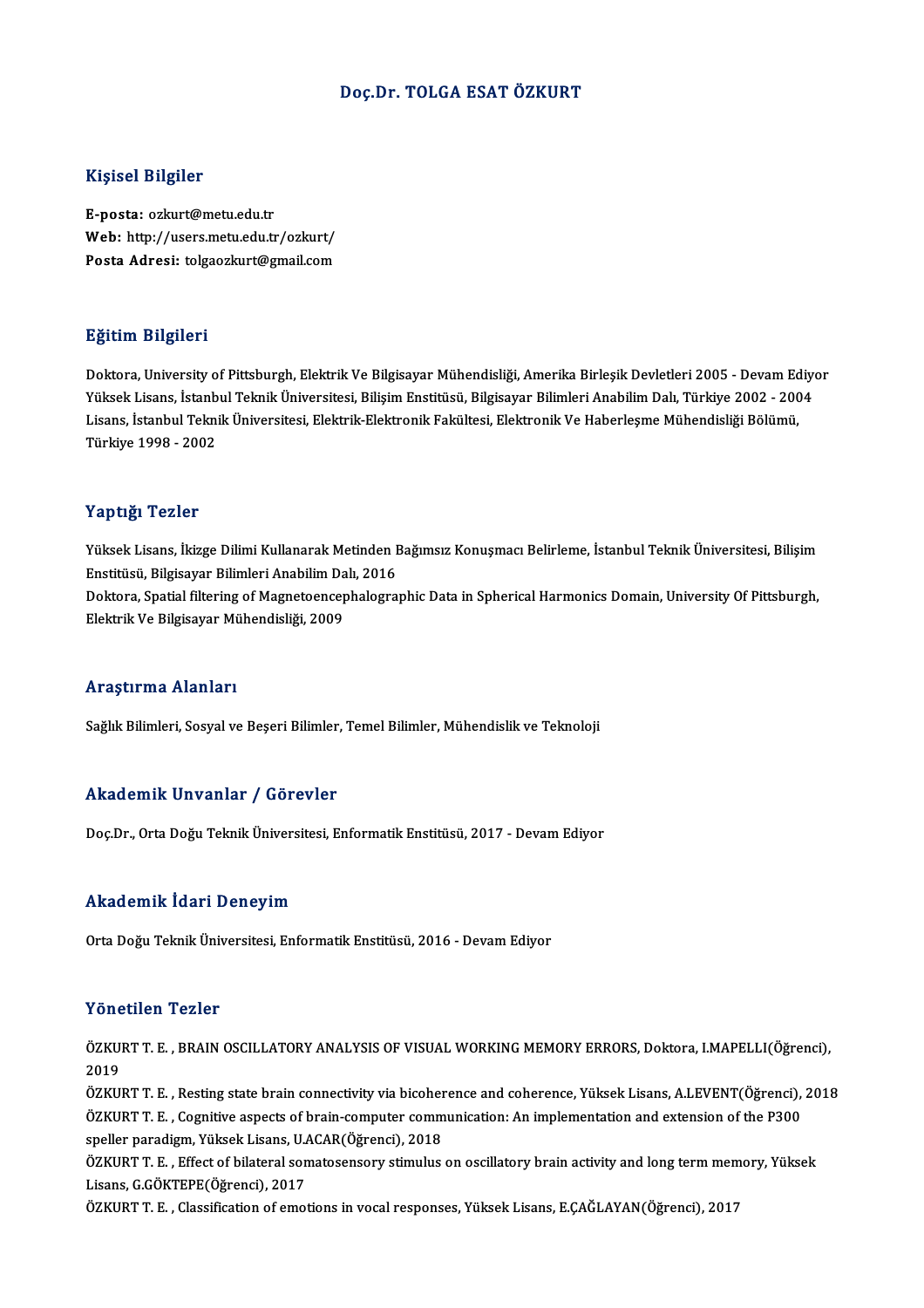ÖZKURT T. E. , Suppression of semantic interference during an auditory working memory task: An EEG study, Yüksek<br>Lisans N MELNIK(Öğrensi), 2015 ÖZKURT T. E. , Suppression of sem<br>Lisans, N.MELNIK(Öğrenci), 2015<br>ÖZKUPT T. E., İsitasl salısma ballağ ÖZKURT T. E. , Suppression of semantic interference during an auditory working memory task: An EEG study, Yüksek<br>Lisans, N.MELNIK(Öğrenci), 2015<br>ÖZKURT T. E. , İşitsel çalışma belleği görevi sırasında anlamsal karmaşanın b

Lisans, N.MELNIK(Öğrenci)<br>ÖZKURT T. E. , İşitsel çalış<br>N.Melnik(Öğrenci), 2015<br>ÖZKUPT T. E. NEUPOPSY ÖZKURT T. E. , İşitsel çalışma belleği görevi sırasında anlamsal karmaşanın bastırımı: bir EEG çalışması., Yüksek Lisai<br>N.Melnik(Öğrenci), 2015<br>ÖZKURT T. E. , NEUROPSYCHOLOGICAL PROCESSING OF TURKISH MORPHOLOGY: INVESTIGAT

N.Melnik(Öğrenci), 2015<br>ÖZKURT T. E. , NEUROPSYCHOLOGICAL PROCESSING OF TURKISH MORPHOLOGY: INVESTIGATION OF INFLECTION,<br>DERIVATION AND COMPOUNDING, Doktora, S.ÖZER(Öğrenci), 2013

# DERIVATION AND COMPOONDING, DOKWTA, S.OZER(Ogrenci), 2013<br>SCI, SSCI ve AHCI İndekslerine Giren Dergilerde Yayınlanan Makaleler

- CI, SSCI ve AHCI İndekslerine Giren Dergilerde Yayınlanan M<br>I. Mean curve length: An efficient feature for brainwave biometrics<br>Vehyasi B. Özkurt T. E I. Mean curve length: An efficient feature for brainwave biometrics Yahyaei R., Özkurt T. E. Mean curve length: An efficient feature for brainwave biometrics<br>Yahyaei R., Özkurt T. E.<br>Biomedical Signal Processing and Control, cilt.76, 2022 (SCI Expanded İndekslerine Giren Dergi)<br>A Bosis Nistresbean Model in Lieu of Yahyaei R., Özkurt T. E.<br>Biomedical Signal Processing and Control, cilt.76, 2022 (SCI Exp<br>II. A Basic Nietzschean Model in Lieu of the Causal Maxim<br>ÖZKUPT T. E Biomedical Si<br>**A Basic Niet<br>ÖZKURT T. E.**<br>PHU OSOPHI A Basic Nietzschean Model in Lieu of the Causa<br>ÖZKURT T. E.<br>PHILOSOPHIA, 2021 (AHCI İndekslerine Giren Dergi)<br>Identification of nonlinear features in conticel c ÖZKURT T. E.<br>PHILOSOPHIA, 2021 (AHCI İndekslerine Giren Dergi)<br>III. Identification of nonlinear features in cortical and subcortical signals of Parkinson's Disease<br>patients via a novel officient measure PHILOSOPHIA, 2021 (AHCI İndekslerine Gir<br>Identification of nonlinear features in<br>patients via a novel efficient measure Identification of nonlinear features in cortical and subcortical sign<br>patients via a novel efficient measure<br>Ozkurt T. E. , Akram H., Zrinzo L., Limousin P., Foltynie T., Oswal A., Litvak V.<br>NEUDOIMACE sit 222, 2020 (SCL I patients via a novel efficient measure<br>Ozkurt T. E. , Akram H., Zrinzo L., Limousin P., Foltynie T., Osv<br>NEUROIMAGE, cilt.223, 2020 (SCI İndekslerine Giren Dergi)<br>Prain Oscillatory Correlates of Visual Short Torm Me Ozkurt T. E. , Akram H., Zrinzo L., Limousin P., Foltynie T., Oswal A., Litvak V.<br>NEUROIMAGE, cilt.223, 2020 (SCI İndekslerine Giren Dergi)<br>IV. Brain Oscillatory Correlates of Visual Short-Term Memory Errors<br>Mapelli I., ÖZ NEUROIMAGE, cilt.223,<br>Brain Oscillatory Cor<br>Mapelli I., ÖZKURT T. E.<br>ERONTIERS IN HUMAN FRONTIERS IN HUMAN NEUROSCIENCE, cilt.13, 2019 (SCI İndekslerine Giren Dergi) Mapelli I., ÖZKURT T. E.<br>FRONTIERS IN HUMAN NEUROSCIENCE, cilt.13, 2019 (SCI İndekslerine Giren Dergi)<br>V. N1-P2: Neural markers of temporal expectation and response discrimination in interval timing<br>Duggy H. ÖZKUPT T. FRONTIERS IN HUMAN NEUROSCIENCE, cilt.13, 201<br>**N1-P2: Neural markers of temporal expectat**<br>Duzcu H., ÖZKURT T. E. , Mapelli I., Hohenberger A.<br>ACTA NEUROPIOLOCIAE EXPERIMENTALIS, cilt.79 N1-P2: Neural markers of temporal expectation and response discrimination in interval timi<br>Duzcu H., ÖZKURT T. E. , Mapelli I., Hohenberger A.<br>ACTA NEUROBIOLOGIAE EXPERIMENTALIS, cilt.79, sa.2, ss.193-204, 2019 (SCI İndeks
- Duzcu H., ÖZKURT T. E. , Mapelli I., Hohenberger A.<br>ACTA NEUROBIOLOGIAE EXPERIMENTALIS, cilt.79, sa.2, ss.193-204, 2019 (SCI İndekslerine Giren Dergi)<br>VI. Unilateral deep brain stimulation suppresses alpha and beta oscilla ACTA NEUROBIOLOGIAE EXPERIMENTALIS, cilt.79, sa.2, ss.193-204, 2019 (SCI İndekslerine Giren Dergi)<br>Unilateral deep brain stimulation suppresses alpha and beta oscillations in sensorimotor cortices<br>Abbasi O., Hirschmann J., Unilateral deep brain stimulation suppresses alpha and beta os<br>Abbasi O., Hirschmann J., Storzer L., ÖZKURT T. E. , Elben S., Vesper J., Wo<br>NEUROIMAGE, cilt.174, ss.201-207, 2018 (SCI İndekslerine Giren Dergi)<br>Medulation o Abbasi O., Hirschmann J., Storzer L., ÖZKURT T. E. , Elben S., Vesper J., Wojtecki L., Schmitz G., Schnitzler<br>NEUROIMAGE, cilt.174, ss.201-207, 2018 (SCI Indekslerine Giren Dergi)<br>VII. Modulation of alpha oscillations is r
- NEUROIMAGE, cilt.174, ss.201-207<br>Modulation of alpha oscillatio<br>Melnik N., Mapelli I., ÖZKURT T. E.<br>NEUPORIOLOCY OF LEARNING AL Modulation of alpha oscillations is required for the suppression of semantic interference<br>Melnik N., Mapelli I., ÖZKURT T. E.<br>NEUROBIOLOGY OF LEARNING AND MEMORY, cilt.144, ss.11-18, 2017 (SCI İndekslerine Giren Dergi)<br>Per

NEUROBIOLOGY OF LEARNING AND MEMORY, cilt.144, ss.11-18, 2017 (SCI Indekslerine Giren Dergi)

# Melnik N., Mapelli I., ÖZKURT T. E.<br>NEUROBIOLOGY OF LEARNING AND MEMORY, cilt.144, ss.11-18, 2017 (SCI İndekslerine Giren Dergi)<br>VIII. Parkinsonian Rest Tremor Is Associated With Modulations of Subthalamic High-Frequen

Hirschmann J., Butz M., Hartmann C. J., Hoogenboom N., ÖZKURT T. E., Vesper J., Wojtecki L., Schnitzler A. Oscillations<br>Hirschmann J., Butz M., Hartmann C. J. , Hoogenboom N., ÖZKURT T. E. , Vesper J., Wojtecki<br>MOVEMENT DISORDERS, cilt.31, sa.10, ss.1551-1559, 2016 (SCI İndekslerine Giren Dergi)<br>Estimation of nonlinear neural s Hirschmann J., Butz M., Hartmann C. J. , Hoogenboom N., ÖZKURT T. E. , Vesper J., Wo<br>MOVEMENT DISORDERS, cilt.31, sa.10, ss.1551-1559, 2016 (SCI İndekslerine Giren I<br>IX. Estimation of nonlinear neural source interactions v

### MOVEMENT I<br>Estimation<br>ÖZKURT T. E.<br>PIOMEDICAL Estimation of nonlinear neural source interactions via sliced bicoherence<br>ÖZKURT T. E.<br>BIOMEDICAL SIGNAL PROCESSING AND CONTROL, cilt.30, ss.43-52, 2016 (SCI İndekslerine Giren Dergi)<br>A direct relationship between essillat ÖZKURT T. E.<br>BIOMEDICAL SIGNAL PROCESSING AND CONTROL, cilt.30, ss.43-52, 2016 (SCI İndekslerine Giren Dergi)<br>X. A direct relationship between oscillatory subthalamic nucleus-cortex coupling and rest tremor in<br>Parkinga

## BIOMEDICAL SIGNAL F<br>A direct relationship<br>Parkinson's disease<br><sup>Hircch</sup>mann L Hartmal

A direct relationship between oscillatory subthalamic nucleus-cortex coupling and rest tremor in<br>Parkinson's disease<br>Hirschmann J., Hartmann C. J. , Butz M., Hoogenboom N., ÖZKURT T. E. , Elben S., Vesper J., Wojtecki L., Parkinson's disease<br>Hirschmann J., Hartmann C. J. , Butz M., Hoogenboom N., ÖZKURT T.<br>BRAIN, cilt.136, ss.3659-3670, 2013 (SCI İndekslerine Giren Dergi)<br>Differential modulation of STN, sertisel and sertise muscule Hirschmann J., Hartmann C. J. , Butz M., Hoogenboom N., ÖZKURT T. E. , Elben S., Vesper J., Wojtecki L., Schnitzler A.<br>BRAIN, cilt.136, ss.3659-3670, 2013 (SCI indekslerine Giren Dergi)<br>XI. Differential modulation of STN-c

## BRAIN, cilt.136, ss.3659-3670, 2013 (SCI İndekslerine Giren Dergi)<br>Differential modulation of STN-cortical and cortico-muscula<br>in Parkinson's disease Differential modulation of STN-cortical and cortico-muscular coherence by movement and levodop;<br>in Parkinson's disease<br>Hirschmann J., ÖZKURT T. E. , Butz M., Homburger M., Elben S., Hartmann C. J. , Vesper J., Wojtecki L.,

Hirschmann J., ÖZKURT T. E. , Butz M., Homburger M., Elben S., Hartmann C. J. , Vesper J., Wojtecki L., Schnitzler A.<br>NEUROIMAGE, cilt.68, ss.203-213, 2013 (SCI İndekslerine Giren Dergi) Hirschmann J., ÖZKURT T. E. , Butz M., Homburger M., Elben S., Hartmann C. J. , Vesper J., Wojtecki L., Schnitzl<br>NEUROIMAGE, cilt.68, ss.203-213, 2013 (SCI İndekslerine Giren Dergi)<br>XII. Statistically Reliable and Fast Dir

## NEUROIMA<br>Statisticall<br>Ozkurt T. E.<br>JEEE TRANS Statistically Reliable and Fast Direct Estimation of Phase-Amplitude Cross-Frequency Coupling<br>Ozkurt T. E.<br>IEEE TRANSACTIONS ON BIOMEDICAL ENGINEERING, cilt.59, sa.7, ss.1943-1950, 2012 (SCI İndekslerine Giren<br>Persi)

Ozkurt<br>IEEE T<br>Dergi)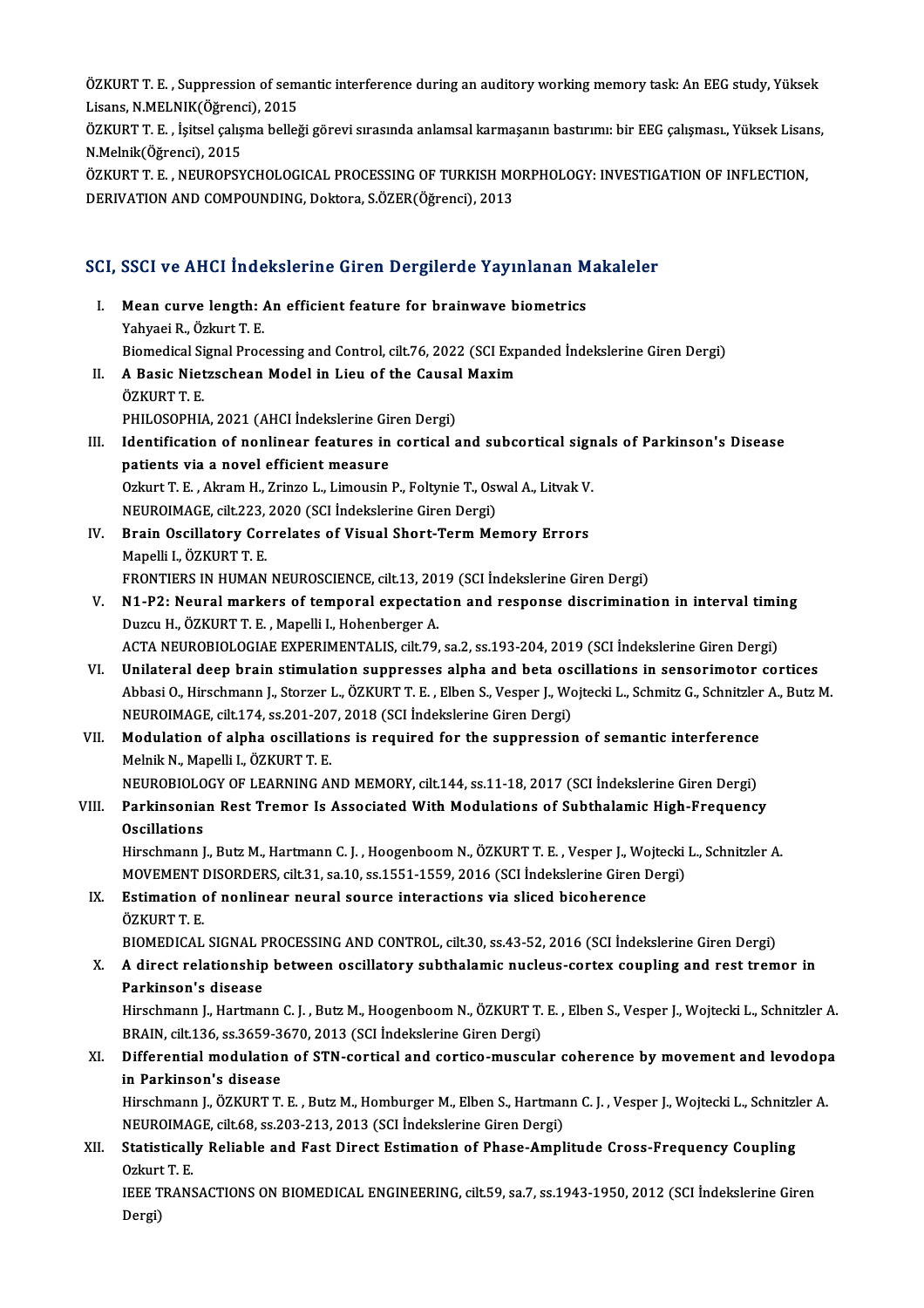XIII. A critical note on the definition of phase-amplitude cross-frequency coupling<br>ÖZKUPT E. Schnitzler A **A critical note on the de<br>ÖZKURT T. E. , Schnitzler A.<br>JOUPNAL OF NEUPOSCIEN** A critical note on the definition of phase-amplitude cross-frequency coupling<br>ÖZKURT T. E. , Schnitzler A.<br>JOURNAL OF NEUROSCIENCE METHODS, cilt.201, sa.2, ss.438-443, 2011 (SCI İndekslerine Giren Dergi)<br>High frequency eqs ÖZKURT T. E. , Schnitzler A.<br>JOURNAL OF NEUROSCIENCE METHODS, cilt.201, sa.2, ss.438-443, 2011 (SCI İndekslerine Giren Dergi)<br>XIV. High frequency oscillations in the subthalamic nucleus: A neurophysiological marker of JOURNAL OF NEUROSCIENCE MI<br>High frequency oscillations i<br>state in Parkinson's disease<br>Oscluut T. E., Butz M. Homburg High frequency oscillations in the subthalamic nucleus: A neurophysiolo<br>state in Parkinson's disease<br>Oezkurt T. E. , Butz M., Homburger M., Elben S., Vesper J., Wojtecki L., Schnitzler A.<br>EXPERIMENTAL NEUROLOCY, sit 229, s state in Parkinson's disease<br>Oezkurt T. E. , Butz M., Homburger M., Elben S., Vesper J., Wojtecki L., Schnitzler A.<br>EXPERIMENTAL NEUROLOGY, cilt.229, sa.2, ss.324-331, 2011 (SCI İndekslerine Giren Dergi)<br>Distinct oscillato Oezkurt T. E. , Butz M., Homburger M., Elben S., Vesper J., Wojtecki L., Schnitzler A.<br>EXPERIMENTAL NEUROLOGY, cilt.229, sa.2, ss.324-331, 2011 (SCI Indekslerine Giren Dergi)<br>XV. Distinct oscillatory STN-cortical loops rev EXPERIMENTAL NEUROLOGY, cilt.229, sa.2, ss.324-331<br>Distinct oscillatory STN-cortical loops revealed<br>recordings in patients with Parkinson's disease Distinct oscillatory STN-cortical loops revealed by simultaneous MEG and local field potential<br>recordings in patients with Parkinson's disease<br>Hirschmann J., Oezkurt T. E. , Butz M., Homburger M., Elben S., Hartmann C. J. recordings in patients with Parkinson's disease<br>Hirschmann J., Oezkurt T. E. , Butz M., Homburger M., Elben S., Hartmann C. J. , V<br>NEUROIMAGE, cilt.55, sa.3, ss.1159-1168, 2011 (SCI İndekslerine Giren Dergi)<br>Spatial Eilter Hirschmann J., Oezkurt T. E., Butz M., Homburger M., Elben S., Hartmann C. J., V<br>NEUROIMAGE, cilt.55, sa.3, ss.1159-1168, 2011 (SCI İndekslerine Giren Dergi)<br>XVI. Spatial Filtering of MEG Signals for User-Specified Spheric NEUROIMAGE, cilt.55, sa.3, ss.1159-1168, 2011 (SCI Indekslerine Giren Dergi)<br>Spatial Filtering of MEG Signals for User-Specified Spherical Regions<br>Oezkurt T. E. , Sun M., Jia W., Sclabassi R. J. Spatial Filtering of MEG Signals for User-Specified Spherical Regions<br>Oezkurt T. E. , Sun M., Jia W., Sclabassi R. J.<br>IEEE TRANSACTIONS ON BIOMEDICAL ENGINEERING, cilt.56, sa.10, ss.2429-2438, 2009 (SCI İndekslerine Giren<br> Oezkur<br>IEEE TI<br>Dergi)<br>Deser IEEE TRANSACTIONS ON BIOMEDICAL ENGINEERING, cilt.56, sa.10, ss.2429-2438, 2009 (SCI İndekslerine Gi<br>Dergi)<br>XVII. Decomposition of magnetoencephalographic data into components corresponding to deep and<br>aunorficial sources Dergi)<br>Decomposition of m<br>superficial sources<br>ÖZKUPTT E. Sup M Decomposition of magnetoence<br>superficial sources<br>ÖZKURT T. E. , Sun M., Sclabassi R. J.<br>JEEE TRANSACTIONS ON BIOMEDIC superficial sources<br>ÖZKURT T. E. , Sun M., Sclabassi R. J.<br>IEEE TRANSACTIONS ON BIOMEDICAL ENGINEERING, cilt.55, sa.6, ss.1716-1727, 2008 (SCI İndekslerine Giren<br>Dergi) ÖZKURT T. E., Sun M., Sclabassi R. J.

# bergi)<br>Hakemli Kongre / Sempozyum Bildiri Kitaplarında Yer Alan Yayınlar

akemli Kongre / Sempozyum Bildiri Kitaplarında Yer Alan Yayıı<br>I. Neural oscillations, circular causality and the implications for nature<br>ÖZKUPT E I. Neural oscillations, circular causality and the implications for nature ÖZKURT T. E. Neural oscillations, circular causality and the implications for nature<br>ÖZKURT T. E.<br>Causality in the Neuro- and Psychological Sciences (CINAPS 2018), ANVERS, Belçika, 19 - 21 Eylül 2018, ss.12-14<br>On the Mest Informative S II. On the Most Informative Slice of Bicoherence That Characterizes Resting State Brain Connectivity<br>Kandemir A. L., ÖZKURT T. E. Causality in the Neuro- and P:<br>On the Most Informative S<br>Kandemir A. L. , ÖZKURT T. E.<br>European Signal Brassssing C On the Most Informative Slice of Bicoherence That Characterizes Resting State Brain Con<br>Kandemir A. L. , ÖZKURT T. E.<br>European Signal Processing Conference (EUSIPCO), Rome, İtalya, 3 - 07 Ağustos 2018, ss.1382-1386<br>Would c

Kandemir A. L. , ÖZKURT T. E.<br>European Signal Processing Conference (EUSIPCO), Rome, İtalya, 3 - 07 Ağustos 2018, ss.1382-<br>III. Would somatosensory stimuli increase LTM performance? A preliminary EEG study European Signal Processing Conference<br>Would somatosensory stimuli incredictions<br>GÖKTEPE G., MAPELLI I., ÖZKURT T. E.<br>International Conference for Cognitive III. Would somatosensory stimuli increase LTM performance? A preliminary EEG study<br>GÖKTEPE G., MAPELLI I., ÖZKURT T. E.<br>International Conference for Cognitive Neuroscience, 5 - 08 Ağustos 2017

GÖKTEPE G., MAPELLI I., ÖZKURT T. E.<br>International Conference for Cognitive Neuroscience, 5 - 08 Ağustos 2017<br>IV. Modeling deep brain stimulation effects on amplitude and coupling behavior of beta and high-<br>frequency e International Conference<br>Modeling deep brain s<br>frequency oscillations<br>ÖZKAN V.A. ÖZKUPT T. frequency oscillations<br>ÖZKAN V.A., ÖZKURT T.E.

Coupling and Causality in Complex Systems, 25 - 27 Eylül 2017

- ÖZKAN V. A. , ÖZKURT T. E.<br>Coupling and Causality in Complex Systems, 25 27 Eylül 2017<br>V. Sliced cross-channel bicoherence between local field potentials for patients with Parkinson's disease<br>ÖZKUPT T. E. HURCHMANN L. PU ÖZKURT T. E., HIRSCHMANN J., BUTZ M., SCHNITZLER A.<br>Coupling and Causality in Complex Systems, 25 - 27 Eylül 2017 Sliced cross-channel bicoherence between local field po<br>ÖZKURT T. E. , HIRSCHMANN J., BUTZ M., SCHNITZLER A.<br>Coupling and Causality in Complex Systems, 25 - 27 Eylül 2017<br>Alnha synghronization between ossinital and frontal ÖZKURT T. E. , HIRSCHMANN J., BUTZ M., SCHNITZLER A.<br>Coupling and Causality in Complex Systems, 25 - 27 Eylül 2017<br>VI. Alpha synchronization between occipital and frontal regions distinguishes errors in a visual workin
- Coupling and C.<br>Alpha synchro<br>memory task<br>MARELLLLÖZI Alpha synchronization<br>memory task<br>MAPELLI I., ÖZKURT T. E.<br>PIOMAC 2016 - 20th Inte memory task<br>MAPELLI I., ÖZKURT T. E.<br>BIOMAG 2016 - 20th International Conference on Biomagnetism, 1 - 08 Ekim 2016
	-

MAPELLI I., ÖZKURT T. E.<br>BIOMAG 2016 - 20th International Conference on Biomagnetism, 1 - 08 Ekim 2016<br>VII. ADAPTIVE IDENTIFICATION OF OSCILLATORY BANDS FROM SUBCORTICAL NEURAL DATA BIOMAG 2016 - 20th International Conference on l<br>ADAPTIVE IDENTIFICATION OF OSCILLATOR<br>ÖZKURT T. E. , Butz M., Hirschmann J., Schnitzler A.<br>22rd European Signal Brassesing Conference (EUS ADAPTIVE IDENTIFICATION OF OSCILLATORY BANDS FROM SUBCORTICAL NEURAL DATA<br>ÖZKURT T. E. , Butz M., Hirschmann J., Schnitzler A.<br>23rd European Signal Processing Conference (EUSIPCO), Nice, Fransa, 31 Ağustos - 04 Eylül 2015, ÖZKURT T. E. , Butz M., Hirschmann J., Schnitzler A.<br>23rd European Signal Processing Conference (EUSIPCO), Nice, Fransa, 31 Ağustos - 04 Eylül 2015, ss.2586-2.<br>VIII. Alpha Activity in the Posterior Regions Distinguishe

23rd Eu<br><mark>Alpha /</mark><br>Errors<br>MAPELI Alpha Activity in the Posterior Reg<br>Errors<br>MAPELLI I., NATALIA M., ÖZKURT T. E.<br>Human Brain Manning Annual Macting <mark>Errors</mark><br>MAPELLI I., NATALIA M., ÖZKURT T. E.<br>Human Brain Mapping Annual Meeting, Honolulu, Amerika Birleşik Devletleri, 14 - 18 Haziran 2015